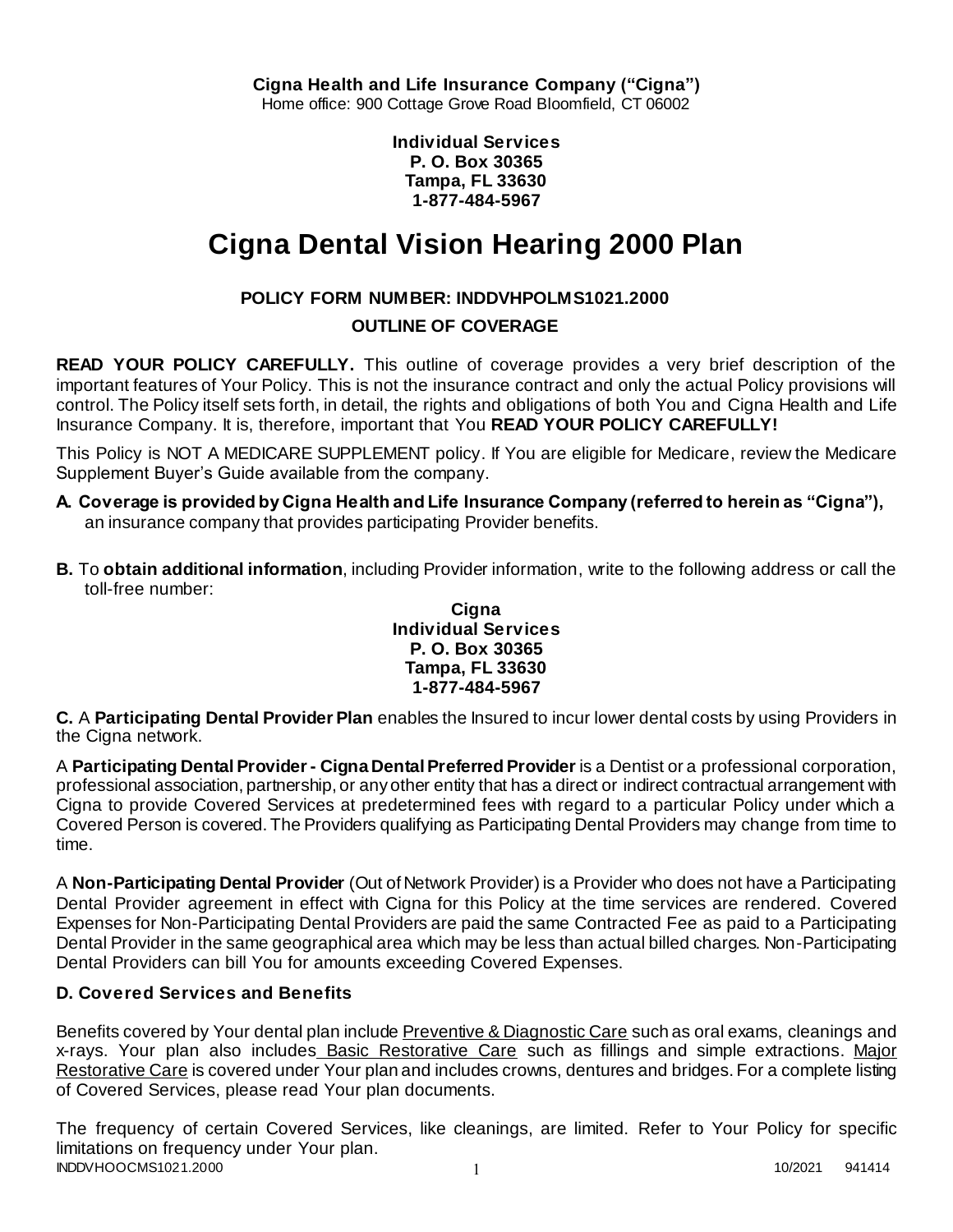### **Benefit Schedule**

The benefits outlined in the table below show the payment percentages for Covered Expenses **AFTER** any applicable Deductibles have been satisfied unless otherwise stated.

# **CIGNA DENTAL, VISION, AND HEARING INSURANCE** *The Schedule*

#### **For You and Your Dependents**

#### **The Schedule – Dental Benefits**

If You select a Participating Dental Provider, Your cost may be less than if You select a Non-Participating Dental Provider.

#### **Emergency Services**

The Benefit Percentage payable for Emergency Services charges made by a Non-Participating Dental Provider is the same Benefit Percentage as for Participating Dental Provider Charges. Dental Emergency services are required immediately to either alleviate pain or to treat the sudden onset of an acute dental condition. These are usually minor procedures performed in response to serious symptoms, which temporarily relieve significant pain, but do not effect a definitive cure, and which, if not rendered, will likely result in a more serious dental or medical complication.

#### **Dental Deductibles**

Dental Deductibles are expenses to be paid by You or Your Dependent. Dental Deductibles are in addition to any Coinsurance. Once the Dental Deductible maximum in The Schedule has been reached, You and Your family need not satisfy any further dental deductible for the rest of that year.

#### **Participating Dental Provider Payment**

Participating Dental Provider services are paid based on the Contracted Fee agreed upon by the Provider and Cigna.

#### **Non-Participating Dental Provider Payment**

Non-Participating Dental Provider services are paid the same Contracted Fee as paid to a Participating Dental Provider in the same geographical area.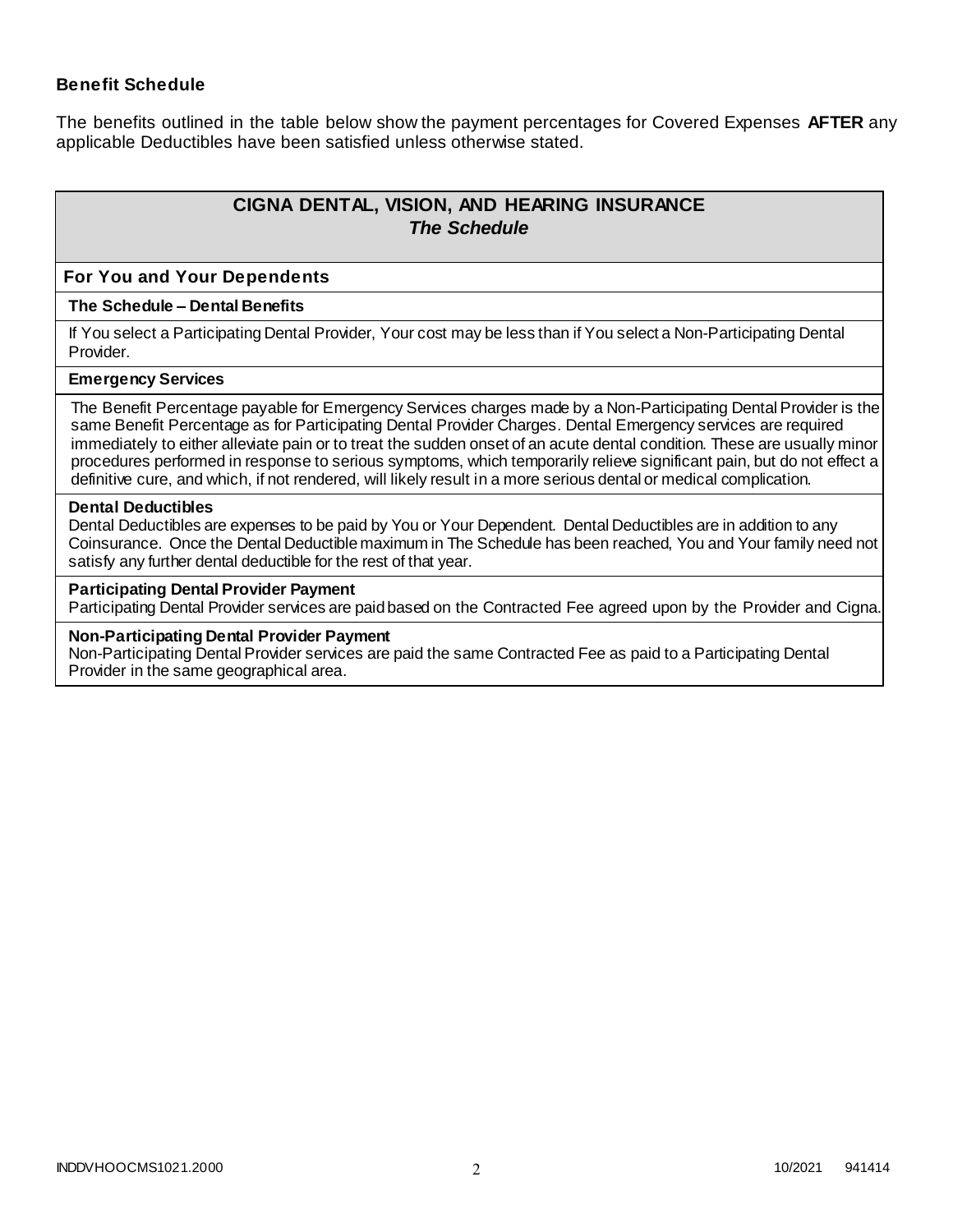| DENTAL BENEFIT HIGHLIGHTS                                                                                                                                                                                                                                                 |                                                  |
|---------------------------------------------------------------------------------------------------------------------------------------------------------------------------------------------------------------------------------------------------------------------------|--------------------------------------------------|
| Classes I, II, III<br><b>Calendar Year Maximum</b>                                                                                                                                                                                                                        | \$1,500 per person                               |
| <b>Calendar Year Dental Deductible</b><br>Individual                                                                                                                                                                                                                      | \$100 per person<br>Not Applicable to Class I    |
| Class I                                                                                                                                                                                                                                                                   | The Percentage of Covered Expenses the Plan Pays |
| Preventive Care<br>Oral Exams<br>Routine Cleanings<br>Routine X-rays<br>Non-Routine X-rays<br><b>Fluoride Application</b><br><b>Sealants</b><br>Space Maintainers (non-orthodontic)<br>Emergency Care to Relieve Pain                                                     | 100%                                             |
| <b>Class II</b>                                                                                                                                                                                                                                                           | The Percentage of Covered Expenses the Plan Pays |
| <b>Basic Restorative</b><br>Fillings<br>Surgical Extraction of Impacted Teeth<br>Oral Surgery, Simple Extractions<br>Relines, Rebases, and Adjustments<br>Repairs - Bridges, Crowns, and Inlays<br>Repairs - Dentures                                                     | 70% after dental deductible                      |
| <b>Class III</b>                                                                                                                                                                                                                                                          | The Percentage of Covered Expenses the Plan Pays |
| <b>Major Restorative</b><br>Crowns / Inlays / Onlays<br>Root Canal Therapy / Endodontics<br><b>Minor Periodontics</b><br><b>Major Periodontics</b><br>Oral Surgery, All Except Simple Extractions<br>Prosthesis Over Implant<br>Anesthetics<br>Dentures<br><b>Bridges</b> | 50% after dental deductible                      |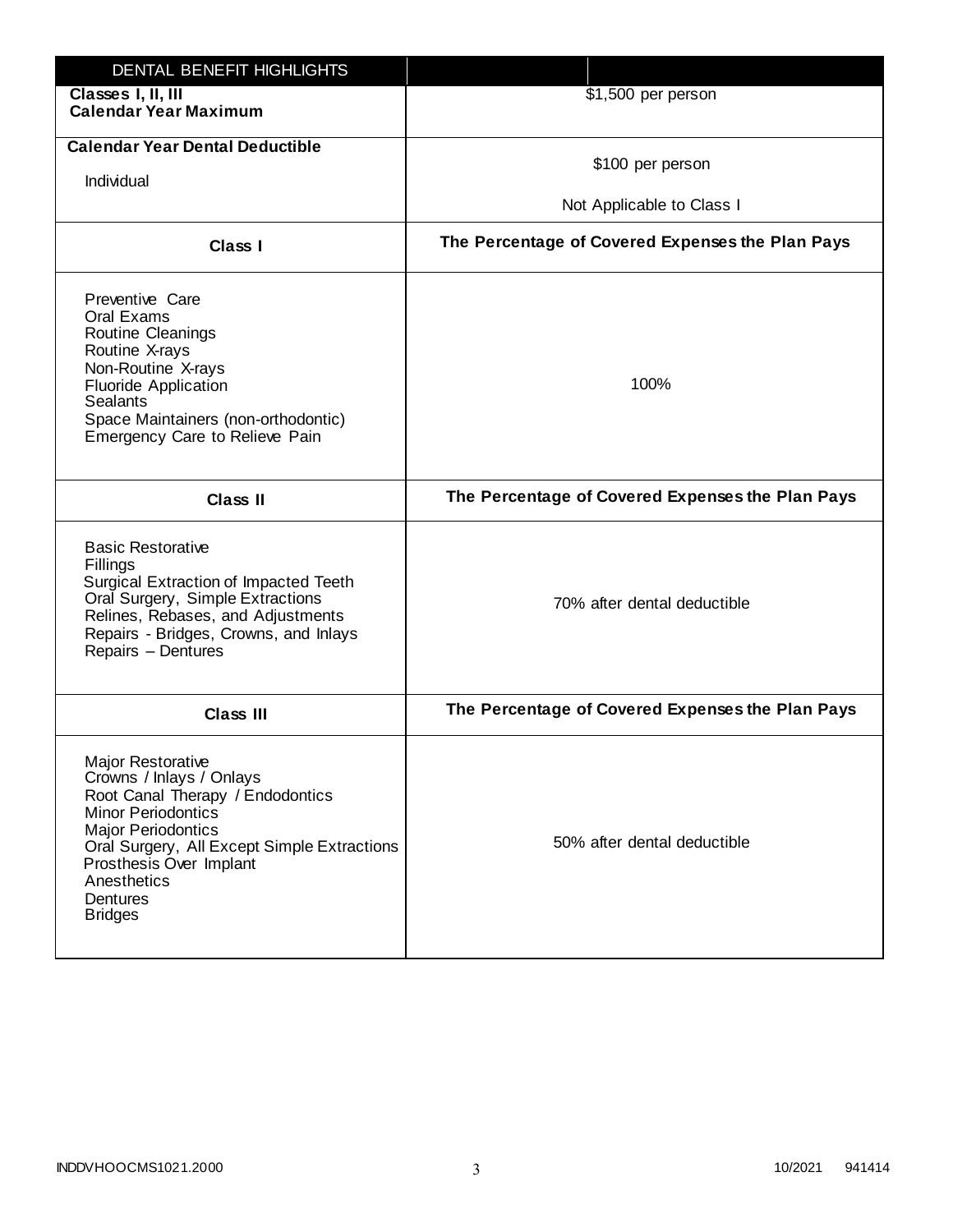| The Schedule - Vision Benefits                                                                  |                                                                                         |
|-------------------------------------------------------------------------------------------------|-----------------------------------------------------------------------------------------|
| <b>VISION BENEFIT HIGHLIGHTS</b>                                                                |                                                                                         |
| Eye Examinations, including refraction                                                          | The plan pays 50% of expenses, not to exceed a \$75 calendar<br>year maximum per person |
| Materials (corrective eyeglasses or contact<br>lenses, including fittings and follow-up visits) | \$200 calendar year maximum per person                                                  |

| The Schedule - Hearing Benefits                             |                                        |
|-------------------------------------------------------------|----------------------------------------|
| <b>HEARING BENEFIT HIGHLIGHTS</b>                           |                                        |
| <b>Hearing Examinations</b>                                 | \$50 calendar year maximum per person  |
| Materials (Hearing Aids, including fittings<br>and repairs) | \$500 calendar year maximum per person |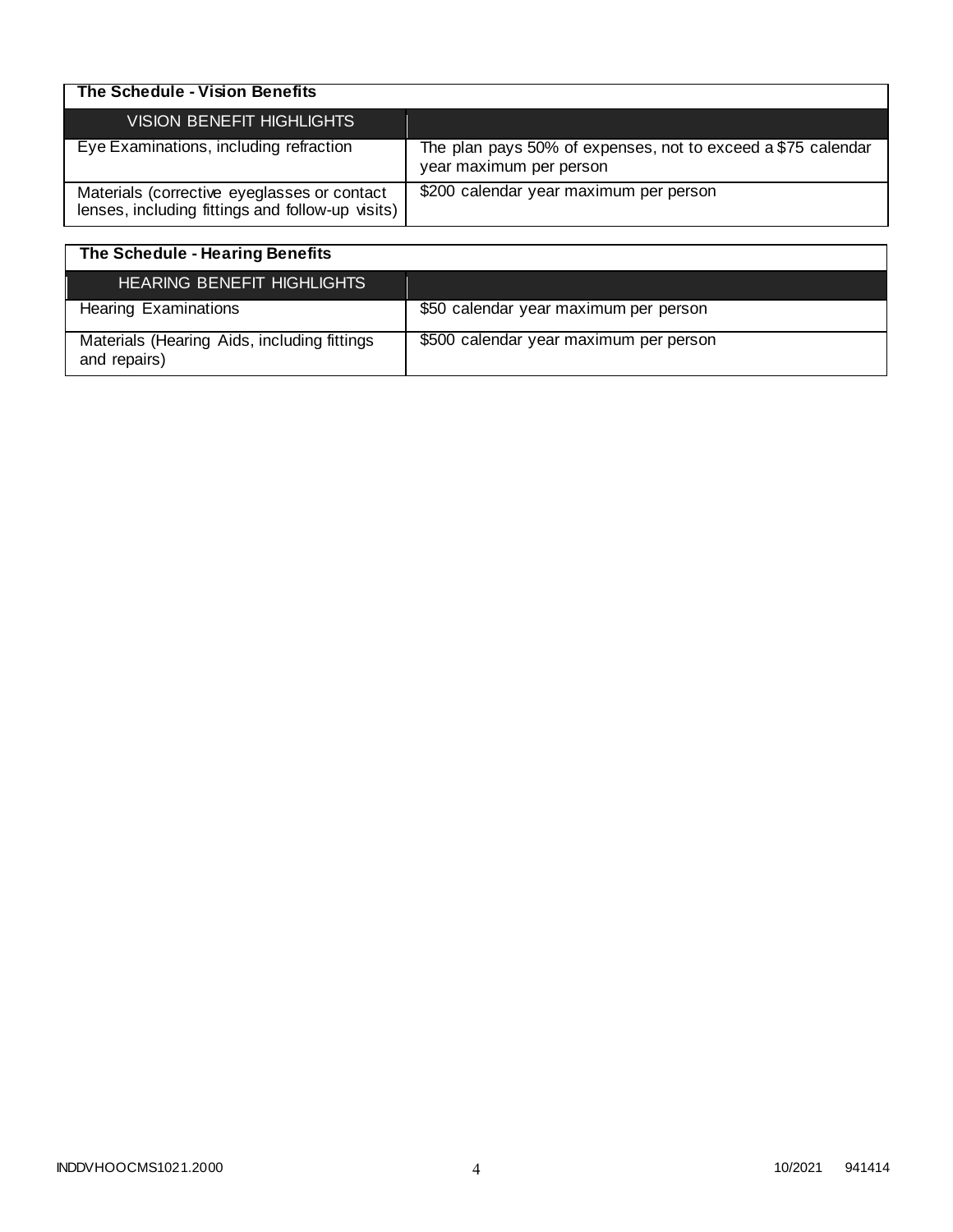# **Waiting Periods**

A Covered Person may access their dental, vision, and hearing benefit insurance once he or she has satisfied the following waiting periods:

- There is no waiting period for Class I or II dental benefits or for vision and hearing benefits.
- After 12 consecutive months of coverage dental benefits will increase to include the list of Class III procedures.

### **Missing Teeth Limitation**

There is no payment for replacement of teeth that are missing when a person first becomes insured. This payment limitation no longer applies after 24 months of continuous coverage.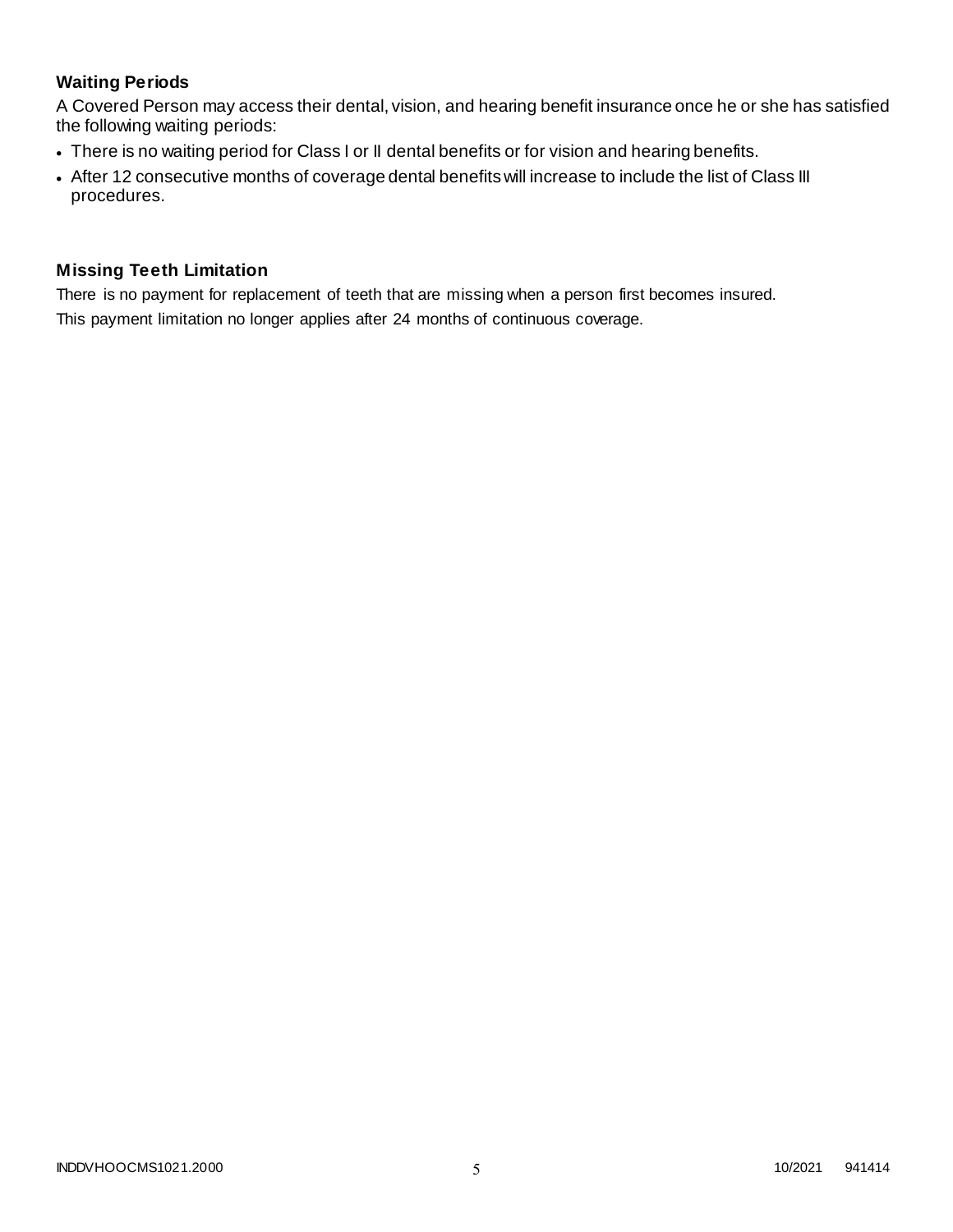# **E. Insured's Financial Responsibility**

The Insured is responsible for paying the monthly or quarterly premium on a timely basis. The Insured is also responsible to pay Providers for charges that are applied to the Deductibles, Coinsurance, and any amounts charged by Non-Participating Dental Providers in excess of the Contracted Fee. In addition, any charges for Medically Necessary and/or Dentally Necessary items that are excluded under the Policy are the responsibility of the Insured.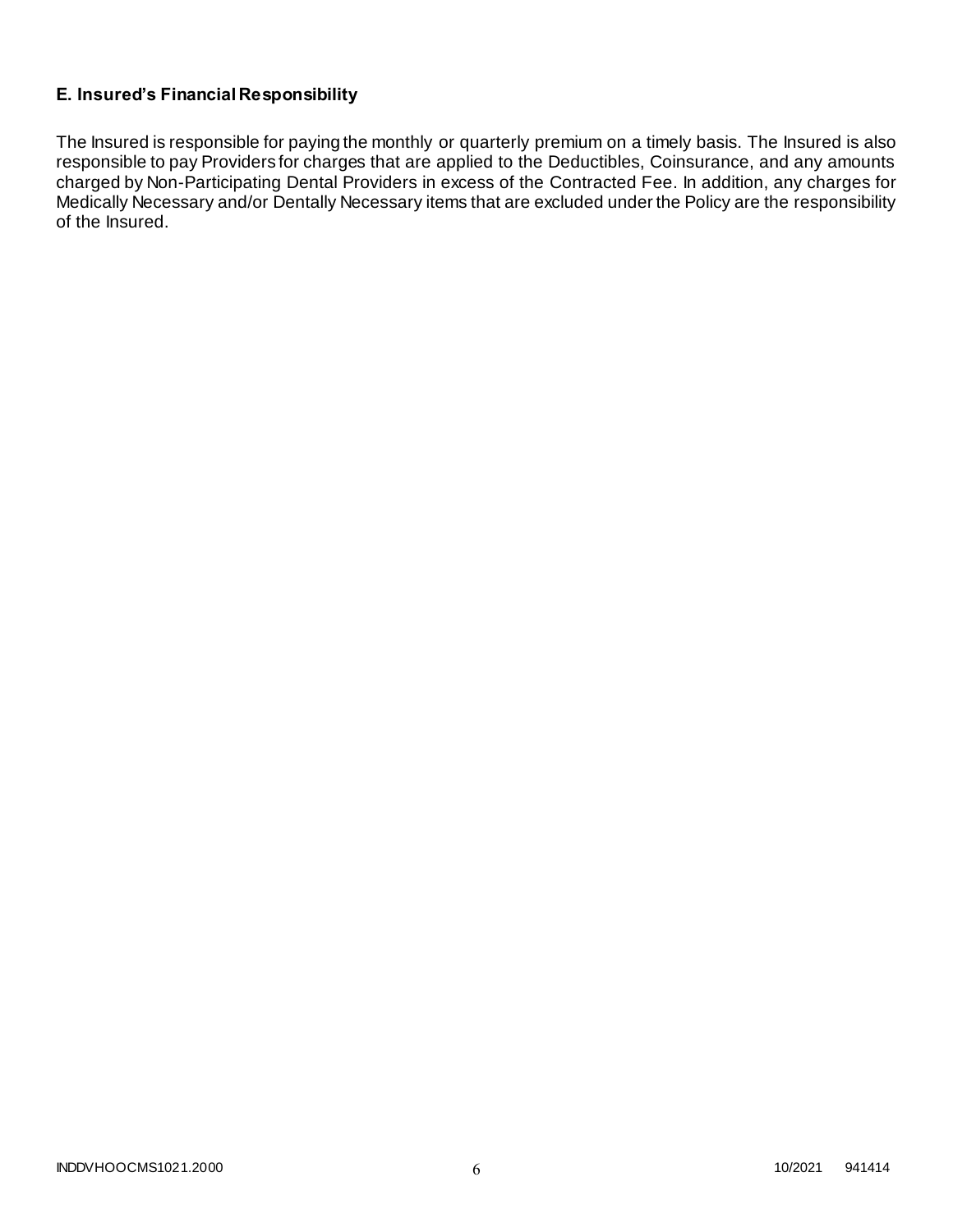# **F. Exclusions and Limitations: What Is Not Covered By This Policy**

# **Expenses Not Covered**

Covered Expenses will not include, and no payment will be made for:

- procedures which are not included in the list of Covered Dental Services, Covered Vision Services, or Covered Hearing Services;
- cone beam imaging;
- instruction for plaque control, oral hygiene and diet;
- core build-ups;
- veneers;
- precious or semi-precious metals for crowns, bridges and abutments;
- restoration of teeth which have been damaged by erosion, attrition or abrasion;
- bite registrations; precision or semi-precision attachments; or splinting;
- implants or implant related services;
- orthodontic treatment, except for the treatment of cleft lip and cleft palate;
- general anesthesia or intravenous sedation, when used for the purposes of anxiety control or patient management is not covered; may be considered only when medically or dentally necessary and when in conjunction with covered complex oral surgery;
- athletic mouth guards;
- services performed solely for cosmetic reasons;
- personalization or decoration of any dental device or dental work;
- replacement of an appliance per benefit guidelines;
- services that are deemed to be medical in nature;
- services and supplies received from a hospital;
- prescription drugs;
- plano lenses:
- VDT (video display terminal)/computer eyeglass benefit;
- medical or surgical treatment of the eyes;
- any type of corrective vision surgery, including LASIK surgery, radial ketatonomy (RK), automated lamellar keratoplasty (ALK), or conductive keratoplasty (CK);
- Orthoptic or vision training and any associated supplemental testing;
- any eye examination, or any corrective eyewear, required by an employer as a condition of employment;
- safety eyewear;
- sub-normal vision aids or non-prescription lenses;
- Magnification or low vision aids not shown as covered in the Schedule of Vision Coverage;
- Assistive Listening Devices (ALDs);
- medical and/or surgical treatment of the internal or external structures of the ear, including but not limited to Cochlear implants;
- Hearing Aids not prescribed by a Licensed Hearing Care Professional;
- ear protective devices or plugs;
- Hearing Aids maintenance/service contracts, ear molds and other miscellaneous repairs;
- Hearing Aids purchased online or over the counter (OTC); or
- Disposable Hearing Aids.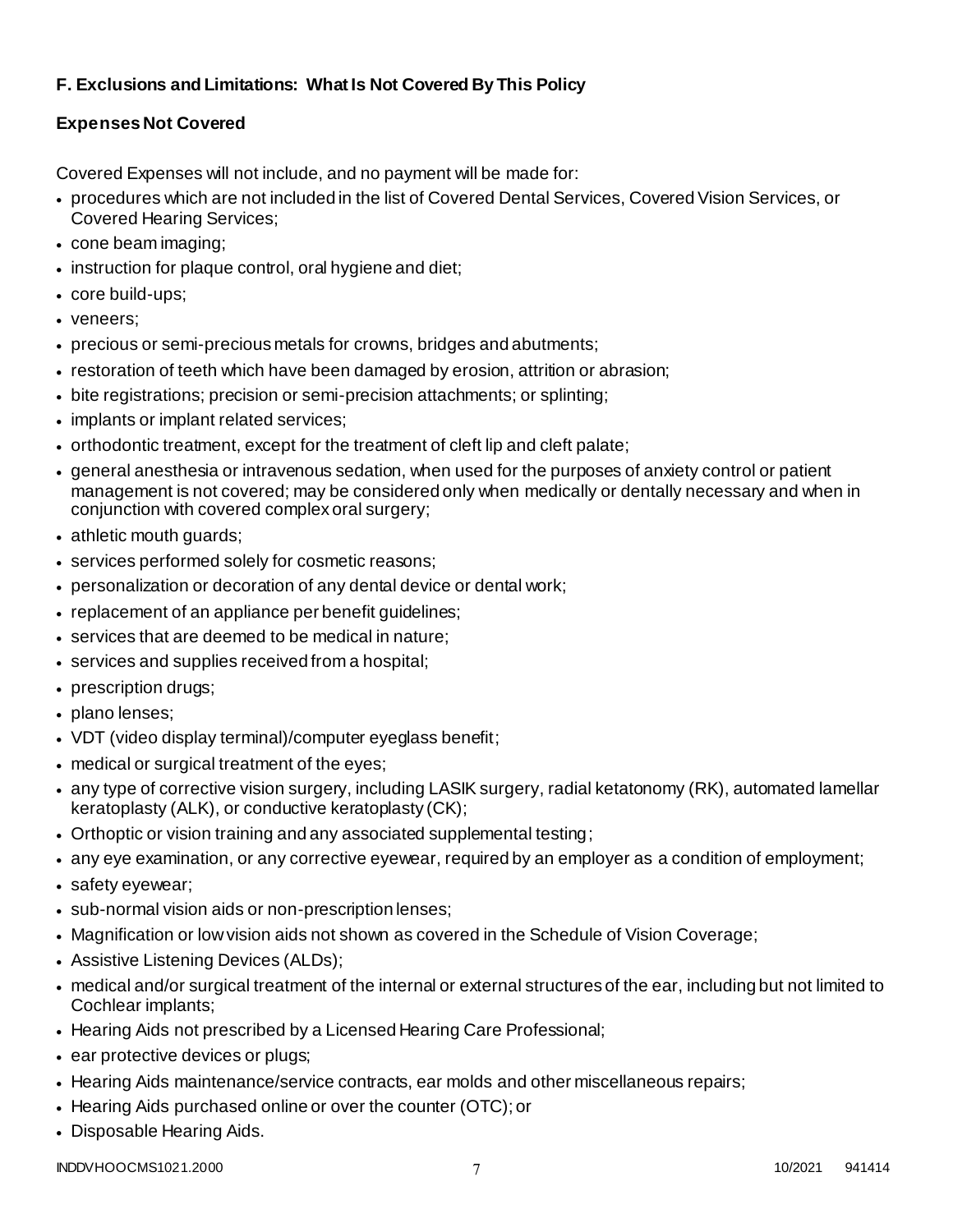### **General Limitations**

No payment will be made for expenses incurred for You or any one of Your Dependents:

- For services not specifically listed as Covered Services in this Policy;
- For services or supplies that are not Medically Necessary;
- For services received before the Effective Date of coverage;
- For services received after coverage under this Policy ends;
- For services for which You have no legal obligation to pay or for which no charge would be made if You did not have insurance coverage;
- For Professional services or supplies received or purchased directly or on Your behalf by anyone, including a Provider, from any of the following:
	- **Yourself or Your employer;**
	- a person who lives in the Covered Person's home, or that person's employer;
	- a person who is related to the Covered Person by blood, marriage or adoption, or that person's employer.
- for or in connection with an Injury arising out of, or in the course of, any employment for wage or profit;
- for or in connection with a Sickness which is covered under any workers' compensation or similar law;
- for charges made by a Hospital owned or operated by or which provides care or performs services for, the United States Government, if such charges are directly related to a condition which occurred while serving in the military or an associated auxiliary unit;
- services or supplies received due to an act of war, declared or undeclared while serving in the military or an associated auxiliary unit;
- to the extent that payment is unlawful where the person resides when the expenses are incurred;
- for charges which the person is not legally required to pay;
- for charges which would not have been made if the person had no insurance;
- to the extent that billed charges exceed the rate of reimbursement as described in the Schedule;
- for charges for unnecessary care, treatment or surgery;
- to the extent that You or any of Your Dependents is in any way paid or entitled to payment for those expenses by or through a public program, other than Medicaid;
- for or in connection with experimental procedures or treatment methods not approved by the American Dental Association or the appropriate dental specialty society;
- Procedures that are a covered expense under any other plan which provides dental, vision, or hearing benefits;
- To the extent that benefits are paid or payable for those expenses under the mandatory part of any auto insurance policy written to comply with a "no-fault" insurance law or an uninsured motorist insurance law. Cigna will take into account any adjustment option chosen under such part by You or any one of Your Dependents.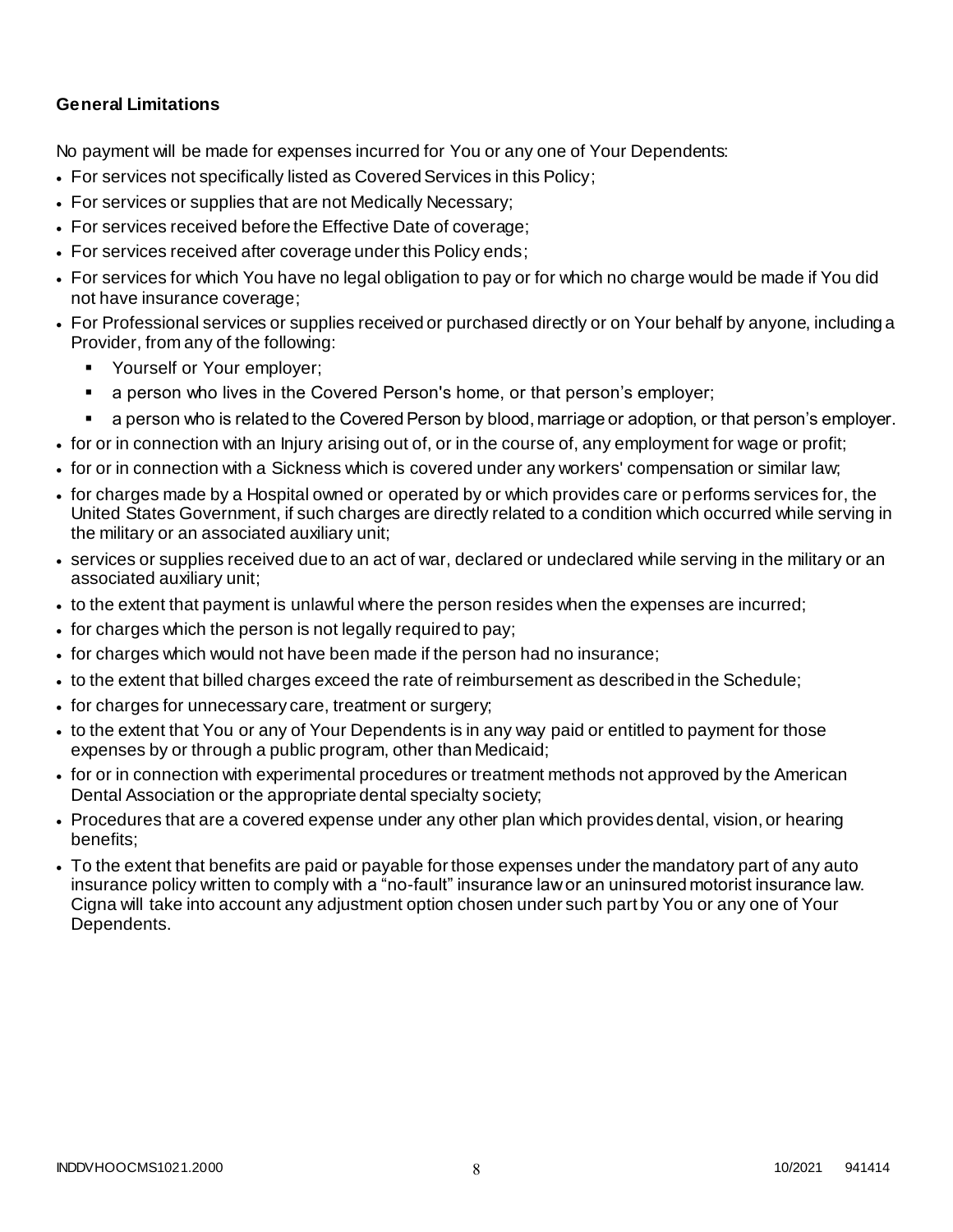### **G. Predetermination of Dental Benefits Program**

Predetermination of Benefits is a voluntary review of a Dentist's proposed treatment plan and expected charges. It is not preauthorization of service and is not required.

The treatment plan should include supporting pre-operative x-rays and other diagnostic materials as requested by Cigna's dental consultant. If there is a change in the treatment plan, a revised plan should be submitted.

Cigna will determine covered dental expenses for the proposed treatment plan. If there is no Predetermination of Benefits, Cigna will determine covered dental expenses when it receives a claim.

Review of proposed treatment is advised whenever extensive dental work is recommended when charges exceed **\$500**.

Predetermination of Benefits is not a guarantee of a set payment. Payment is based on the services that are actually delivered and the coverage in force at the time services are completed.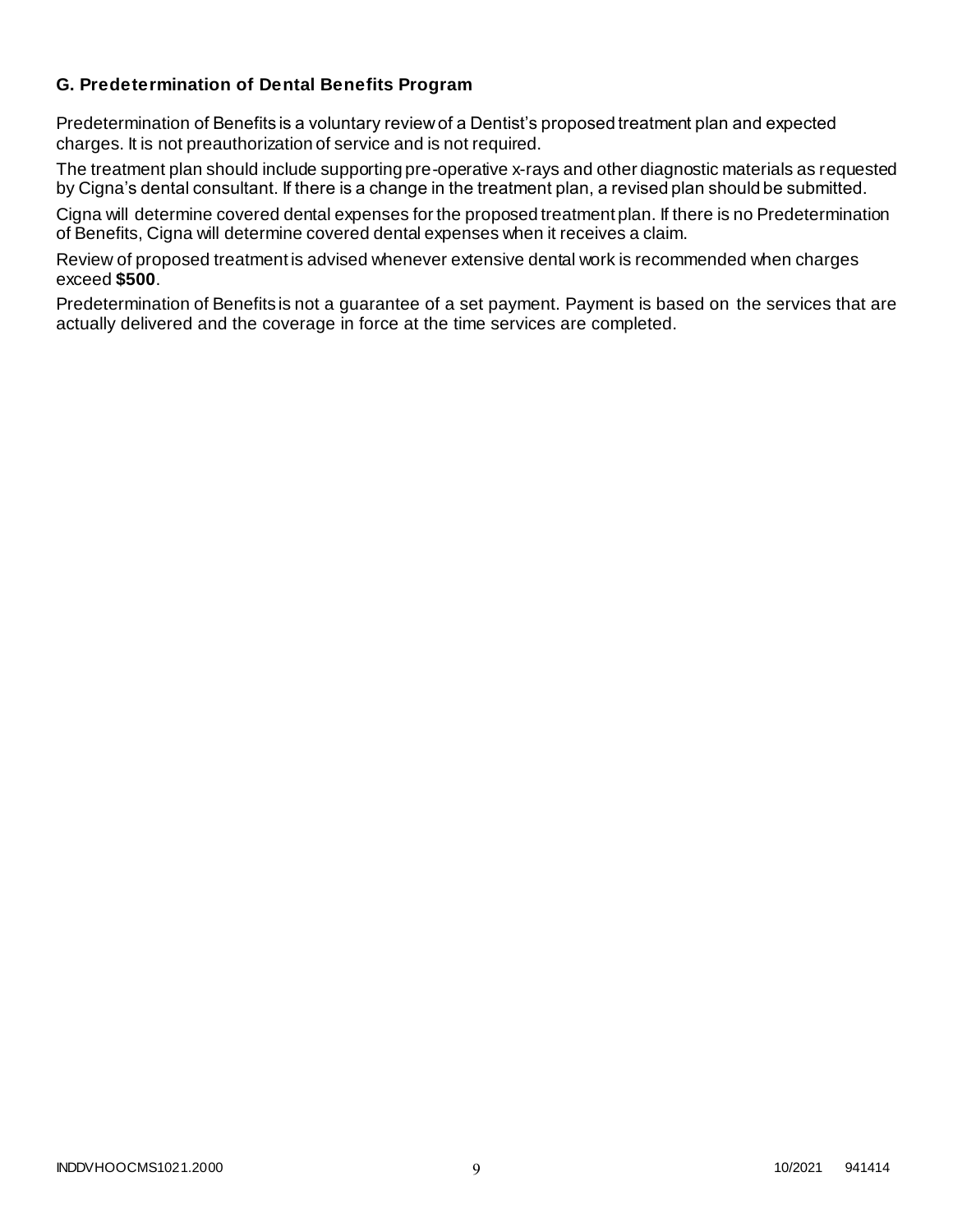### **H. General Provisions**

### **WHEN YOU HAVE A COMPLAINT OR AN APPEAL**

For the purposes of this section, any reference to "You," "Your" or "Yourself" also refers to a representative or Provider designated by You to act on Your behalf, unless otherwise noted.

We want You to be completely satisfied with the care You receive. That is why We have established a process for addressing Your concerns and solving Your problems.

#### **Start with Member Services**

We are here to listen and help. If You have a concern regarding a person, a service, the quality of care, or contractual benefits, You can call Our toll-free number and explain Your concern to one of Our Customer Service representatives. You can also express that concern in writing. Please call or write to Us at the following:

Customer Services Toll-Free Number or address on mycigna.com, explanation of benefits or claim form

We will do Our best to resolve the matter on Your initial contact. If We need more time to review or investigate Your concern, We will get back to You as soon as possible, but in any case within 30 days.

If You are not satisfied with the results of a coverage decision, You can start the appeals pro cedure.

#### **Appeals Procedure**

Cigna has a two step appeals procedure for coverage decisions. To initiate an appeal, You must submit a request for an appeal in writing within 365 days of receipt of a denial notice. You should state the reason why You feel Your appeal should be approved and include any information supporting Your appeal. If You are unable or choose not to write, You may ask to register Your appeal by telephone. Call or write to Us at the toll-free number or address on Your Benefit Identification card, explanation of benefits or claim form.

#### **Level One Appeal**

Your appeal will be reviewed and the decision made by someone not involved in the initial decision. Appeals involving Medical Necessity or clinical appropriateness will be considered by a he alth care professional.

For level one appeals, We will respond in writing with a decision within 30 calendar days after We receive an appeal for a postservice coverage determination. If more time or information is needed to make the determination, We will notify You in writing to request an extension of up to 15 calendar days and to specify any additional information needed to complete the review.

If You are not satisfied with Our level-one appeal decision, You may request a level-two appeal.

#### **Level Two Appeal**

If You are dissatisfied with Our level one appeal decision, You may request a second review. To start a level two appeal, follow the same process required for a level one appeal.

Most requests for a second review will be conducted by the Appeals Committee, which consists of at least three people. Anyone involved in the prior decision may not vote on the Committee. For appeals involving Medical Necessity or clinical appropriateness, the Committee will consult with at least one Dentist reviewer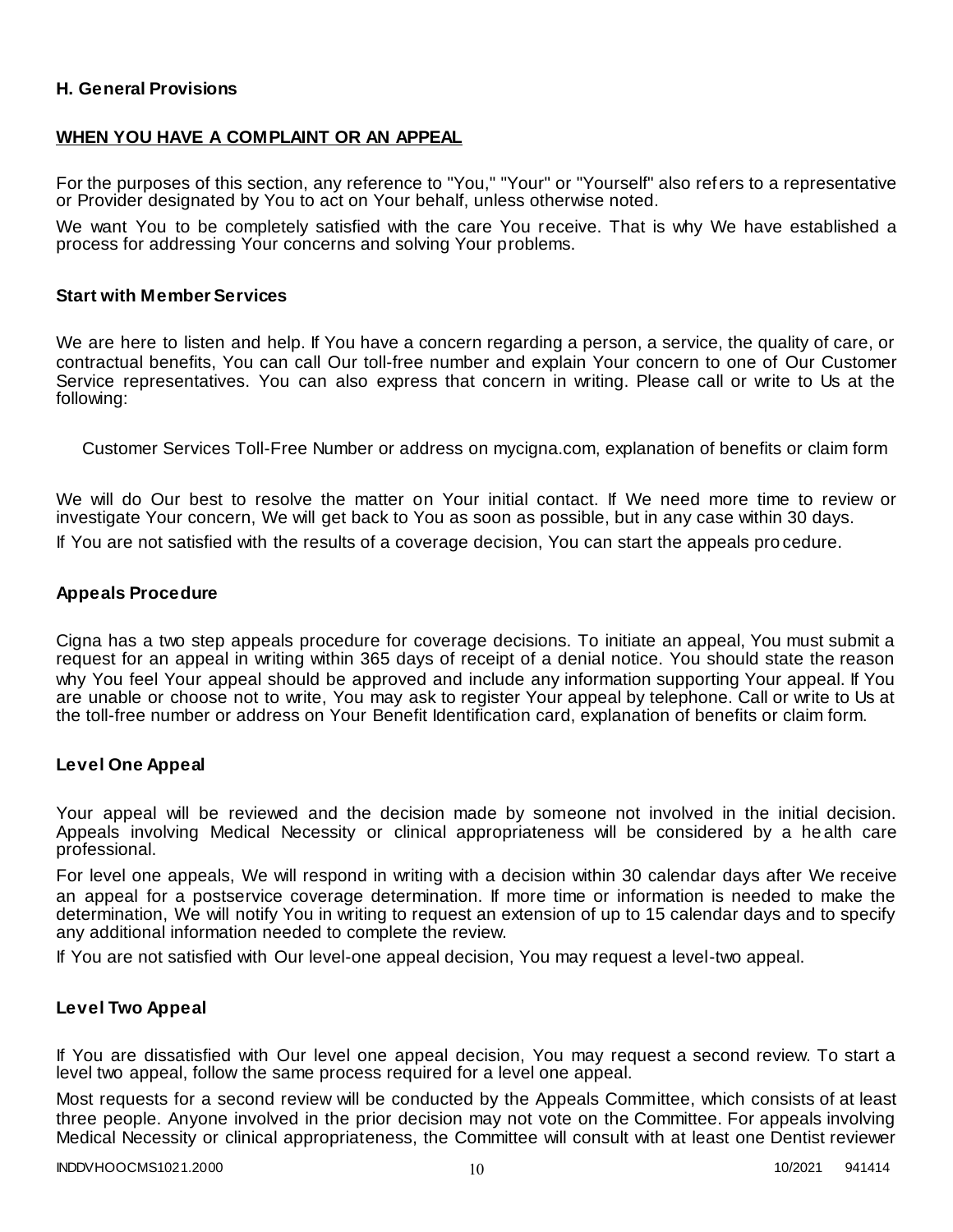in the same or similar specialty as the care under consideration, as determined by Cigna's Dentist reviewer. You may present Your situation to the Committee in person or by conference call.

For level two appeals We will acknowledge in writing that We have received Your request and schedule a Committee review. For postservice claims, the Committee review will be completed within 30 calendar days. If more time or information is needed to make the determination, We will notify You in writing to request an extension of up to 15 calendar days and to specify any additional information needed by the Committee to complete the review. You will be notified in writing of the Committee's decision within five working days after the Committee meeting, and within the Committee review time frames above if the Committee does not approve the requested coverage.

### **Notice of Benefit Determination on Appeal**

Every notice of an appeal decision will be provided in writing or electronically and, if an adverse determination, will include:

- (1) the specific reason or reasons for the denial decision;
- (2) reference to the specific Policy provisions on which the decision is based;
- (3) a statement that the claimant is entitled to receive, upon request and free of charge, reasonable access to and copies of all documents, records, and other Relevant Information as defined;
- (4) upon request and free of charge, a copy of any internal rule, guideline, protocol or other similar criterion that was relied upon in making the adverse determination regarding Your appeal, and an explanation of the scientific or clinical judgment for a determination that is based on a medical necessity, experimental treatment or other similar exclusion or limit.

#### **Relevant Information**

Relevant Information is any document, record, or other information which was relied upon in making the benefit determination; was submitted, considered, or generated in the course of making the benefit determination, without regard to whether such document, record, or other information was relied upon in making the benefit determination; demonstrates compliance with the administrative processes and safeguards required by federal law in making the benefit determination; or constitutes a statement of policy or guidance with respect to the plan concerning the denied treatment option or benefit or the claimant's diagnosis, without regard to whether such advice or statement was relied upon in making the benefit determination.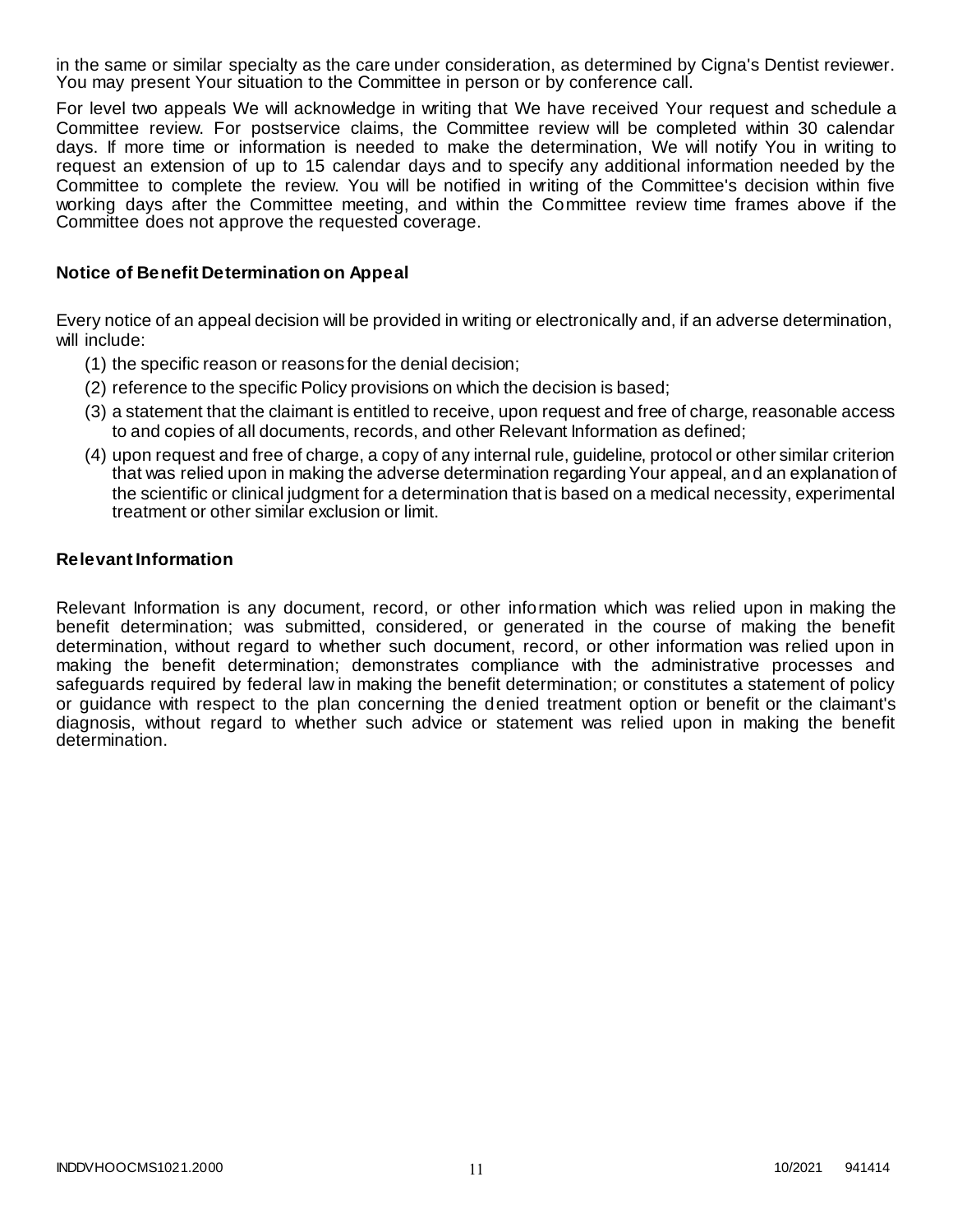# **I. Participating Dental Providers**

Cigna will provide a current list of Dentists currently participating with Cigna and their locations to each Covered Person upon request.

To verify if a Dentist is currently participating with Cigna and is accepting new Cigna Insureds, the Covered Person should visit Our website at mycigna.com.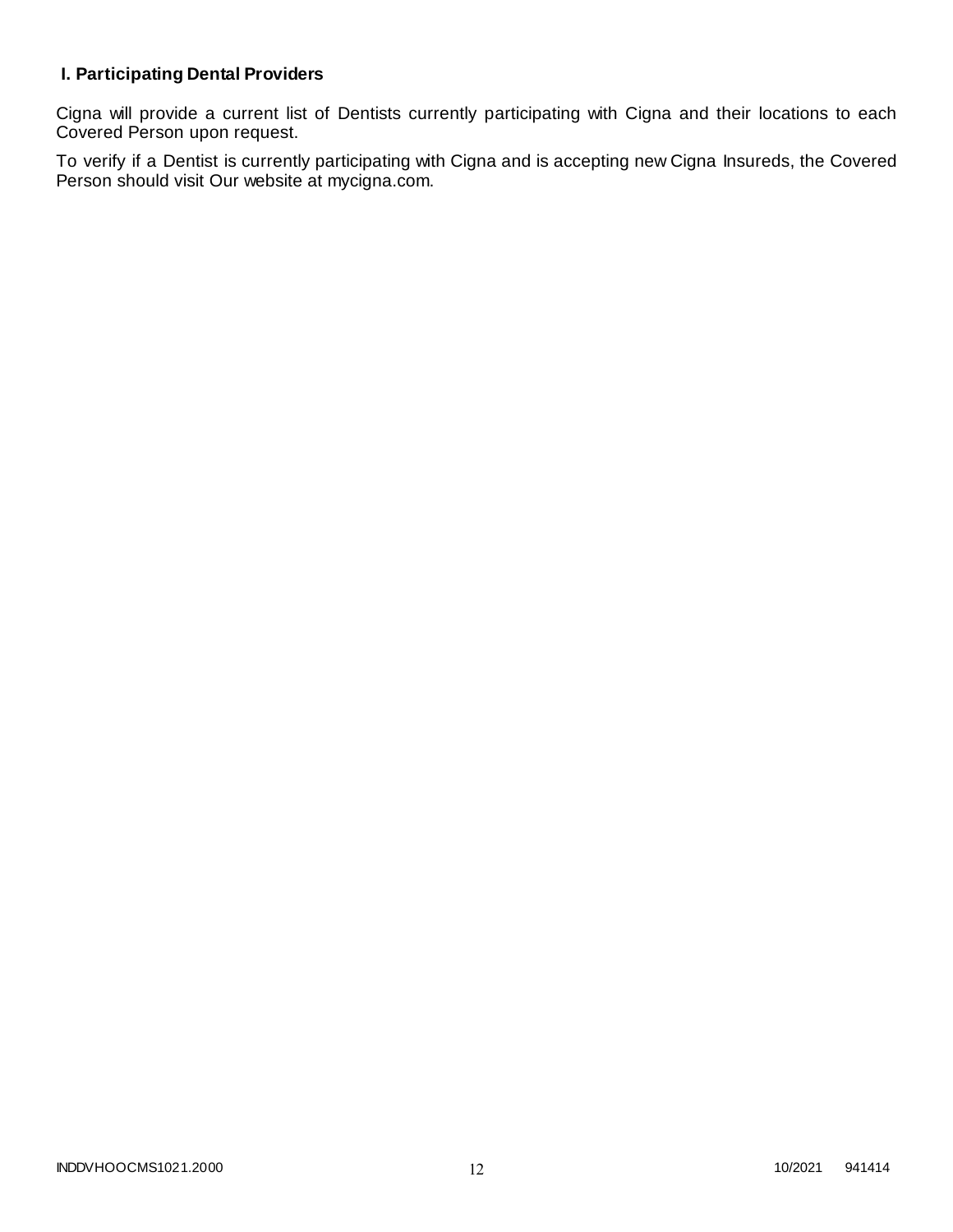### **J. Renewability, Eligibility, and Continuation**

1. The Policy will renew except for the specific events stated in the Policy. Cigna may change the premiums of the Policy with 75 days' written notice to the Insured. However, Cigna will not refuse to renew or change the premium schedule for the Policy on an individual basis, but only for all Insureds in the same class and covered under the same Policy as You.

2. The individual plan is designed for residents of Mississippi who are not enrolled under or covered by any other group or individual health coverage. You must notify Cigna of all changes that may affect any Covered Person's eligibility under the Policy.

3. You or Your Dependent(s) will become ineligible for coverage:

- When premiums are not paid according to the due dates and grace periods described in the premium section.
- With respect to Your Spouse, Domestic Partner, or partner to a Civil Union: when the Spouse is no longer married to the Insured or when the union is dissolved.
- With respect to You and Your Family Member(s): when You no longer meet the requirements listed in the Conditions of Eligibility section.
- The date the Policy terminates.
- When the Insured no longer lives in the Service Area.

4. If a Covered Person's eligibility under this Plan would terminate due to the Insured's death, divorce or if other Dependents would become ineligible due to age or no longer qualify as dependents for coverage under this Plan; except for the Insured's failure to pay premium, the Covered Person's insurance will be continued if the Covered Person exercising the continuation right notifies Cigna and pays the appropriate monthly premium within 60 days following the date this Policy would otherwise terminate. Any waiting periods in the new Plan will be considered as being met to the extent coverage was in force under this Plan.